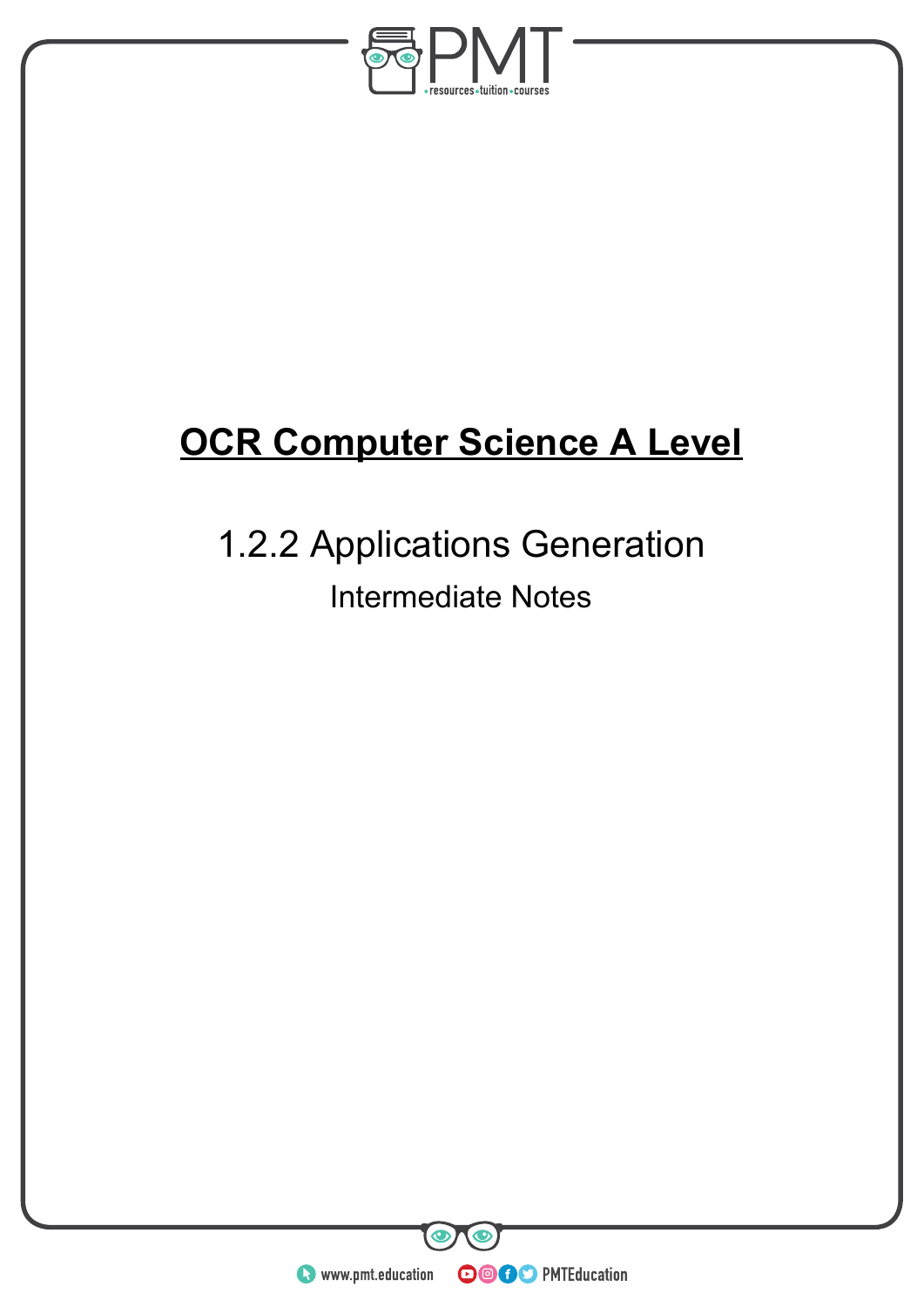

**Specification:** 

**Specification:** 

## **1.2.2 a)**

- **Nature of applications**
- **1.2.2 b)** 
	- **Utilities**
- **1.2.2 c)** 
	- **Open source vs closed source**
- **1.2.2 d)** 
	- **Translators** 
		- Interpreters
		- Compilers
		- Assemblers

# **1.2.2 e)**

- **Stages of compilation** 
	- Lexical analysis
	- Syntax analysis
	- Code generation
	- Optimisation

# **1.2.2 f)**

**● Linkers, loaders and use of libraries** 

**WWW.pmt.education** 

 $\bigcirc$ 

 $\bullet$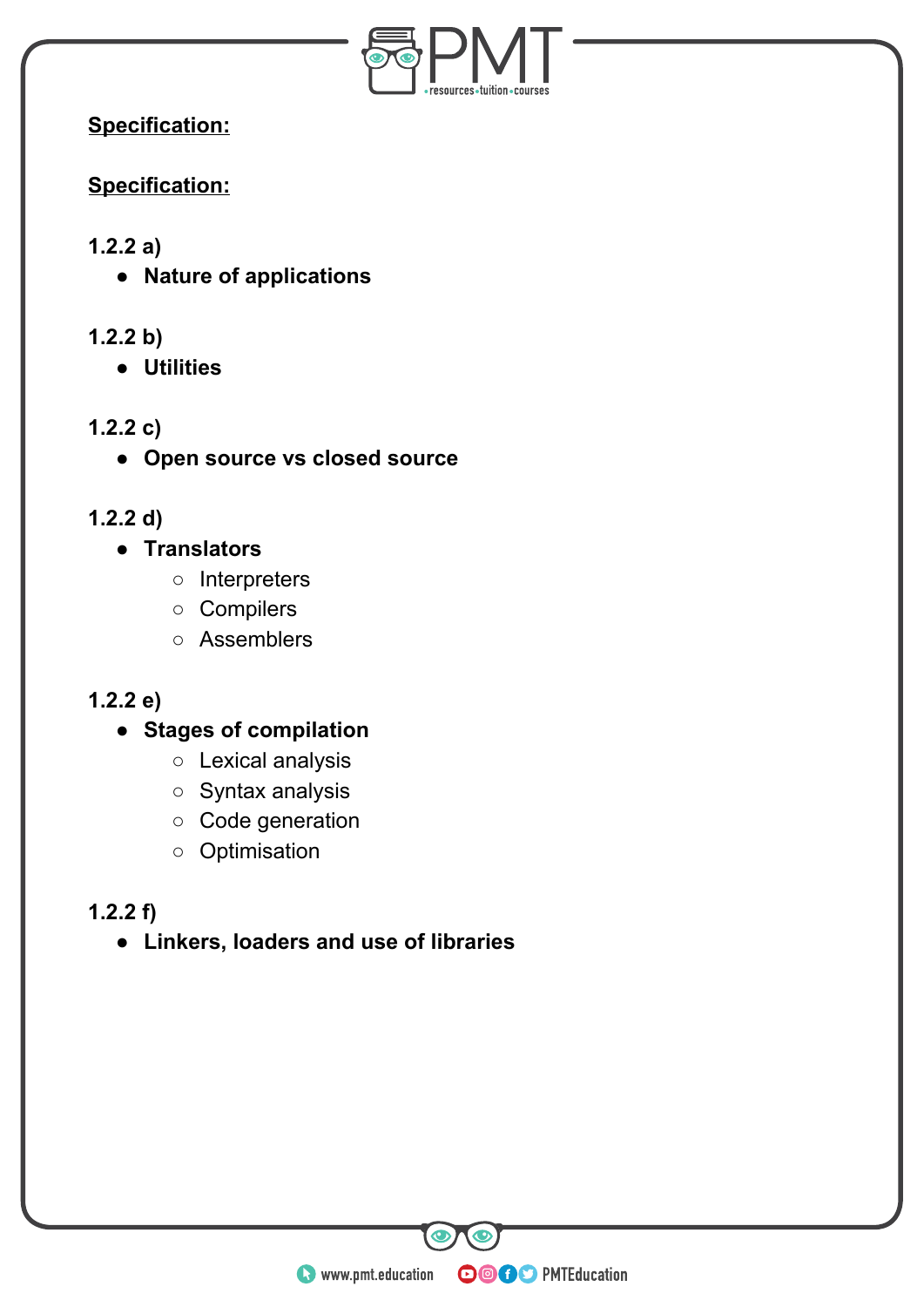

#### **Nature of applications**

Software can either be categorised as applications software or systems software.

#### Applications software

Designed to be used by the end-user to perform one specific task. Application software requires systems software in order to run.

Examples: *desktop publishing, word processing, spreadsheets*, *web browsers.*

#### Systems software

Low-level software responsible for managing the computer resources and maintaining consistently high performance.

Examples: *library programs, utility programs, operating system, device drivers.*

#### **Utilities**

Utilities ensure the consistent, high performance of the operating system. Each utility program has a specific function linked to the maintenance of the operating system.

Examples include:

- Compression

Used to decompress and compress files. Examples: *decompressing files downloaded online, compressing large files for transmission across the internet, compressing scanned files*

# **Synoptic Link**

Compression techniques are explained in detail in 1.3.

Disk defragmentation

As the hard disk becomes full, read/write times slow down. This is because files can no longer be stored contiguously. The disk defragmenter utility rearranges the contents of the hard drive so they can be accessed faster.

**Antivirus** 

Detects potential threats to the computer, alerts the user and removes these threats.

- Automatic updating

Automatically installs any updates to the operating system. Ensures there are no security issues so the system is less vulnerable to malware and hacking threats.

**Backup** 

Routinely creates copies of files specified by the user. In the event of a power failure, malicious attack or other accident, files can be recovered.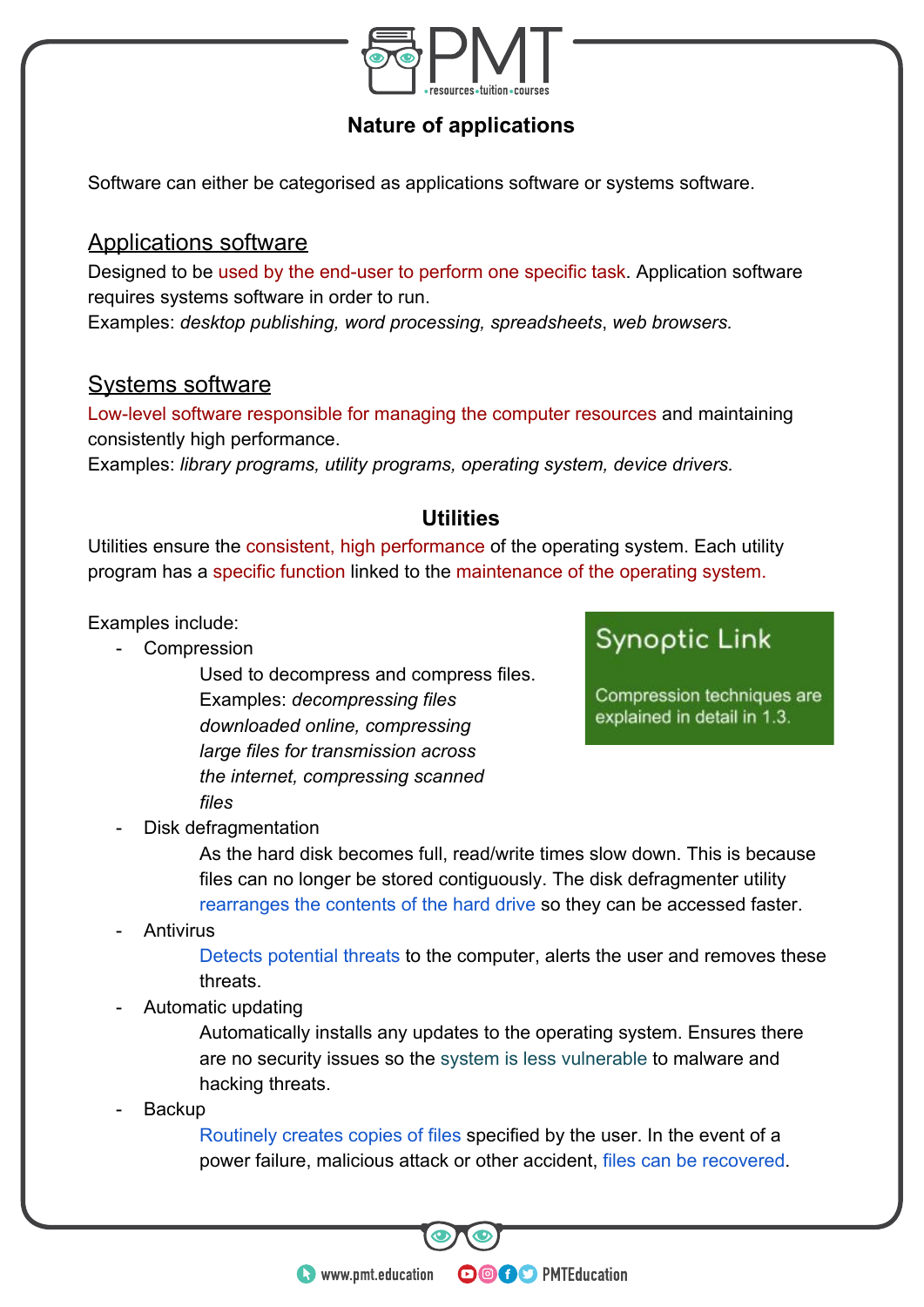

#### **Open source vs closed source**

Source code is code written by a programmer and is object code before it has been compiled.

|                      | <b>Open source</b>                                                                     | <b>Closed Source</b>                                                                                                                                  |
|----------------------|----------------------------------------------------------------------------------------|-------------------------------------------------------------------------------------------------------------------------------------------------------|
| <b>Definition</b>    | Can be used by anyone without<br>a license and is distributed with<br>the source code. | Requires the user to hold an<br>appropriate license to use it.<br>Users cannot access the source<br>code as the company owns the<br>copyright license |
| <b>Advantages</b>    | Can be modified and improved<br>by anyone                                              | Thorough, regular and well-tested<br>updates                                                                                                          |
|                      | Technical support from online<br>community                                             | Company owning software<br>provides expert support and user<br>manuals.                                                                               |
|                      | Can be modified and sold on                                                            | High levels of security as<br>developed professionally.                                                                                               |
| <b>Disadvantages</b> | Support available online may be<br>insufficient or incorrect. No user<br>manuals.      | License restricts how many people<br>can use the software at once                                                                                     |
|                      | Lower security as may not be<br>developed in a controlled<br>environment               | Users cannot modify and improve<br>software themselves                                                                                                |

#### **Translators**

A translator is a program that converts high-level source code into low-level object code, which is then ready to be executed by a computer. There are three types of translator:

**OOOO** PMTEducation

#### **Compiler**

Translate high-level code into machine code all at once. The initial compilation process is longer than using an interpreter or an assembler.

Compiled code is specific to a particular processor type and operating system but can be run without a translator present.

# **Synoptic Link**

Compilers are also used to generate intermediate code which you will have come across in 1.2.1.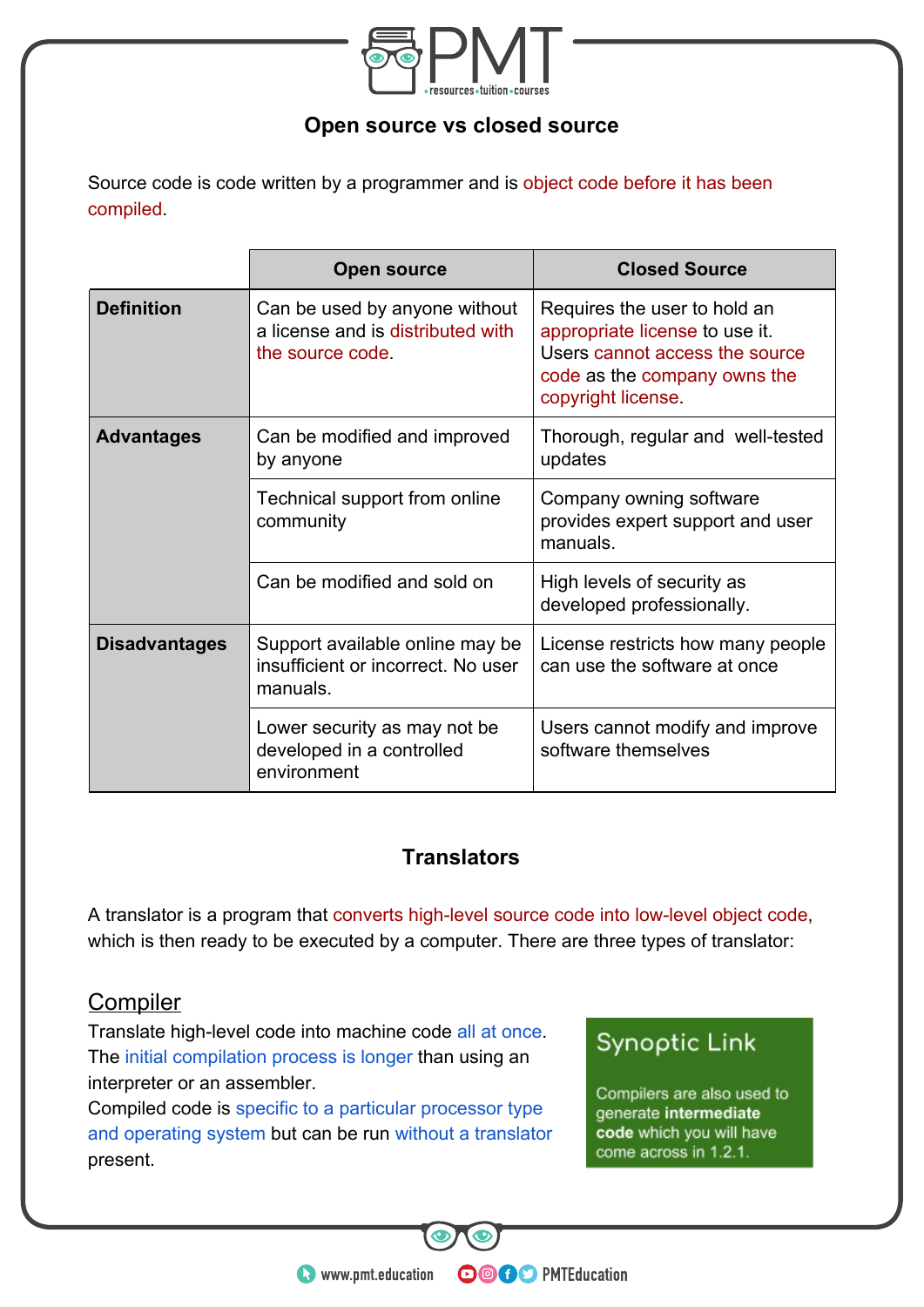

#### **Interpreter**

Translate and execute code line-by-line. They stop and produce an error if a line contains an error.

Initially appear faster than compilers, but are slower than running compiled code as code must be interpreted each time it is executed. Code also requires the correct interpreter in order to run on different devices.

Interpreters are useful for testing code, as time is not wasted compiling code with errors. Code is also platform-independent, making interpreted code more portable.

# Assembler

Assembly Code

A low-level language and is the 'next level up' from machine code. Assembly code is platform specific.

Assemblers translate assembly code into machine code. Each line of assembly code is equivalent to almost one line of machine code.

## **Stages of compilation**

High level code goes through four stages before it is fully compiled:

#### **Lexical Analysis**

Whitespace and comments are removed from the code. Keywords and names of variables and constants are replaced with tokens. Information about tokens is stored in a symbol table.

#### **Syntax Analysis**

Tokens are analysed against the rules of the programming language. Tokens that break the rules are flagged up as syntax errors.

Examples of syntax errors: *undeclared variable type, incomplete set of brackets.*  An abstract syntax tree is produced, which is a representation of the source code in the form of a tree.

Semantic analysis is carried out where logic mistakes within the program are detected. Examples of semantic errors: *multiple declaration*, *undeclared identifiers*

**OOOO** PMTEducation

#### Code Generation

The abstract syntax tree is used to produce machine code.

# **Synoptic Link**

LMC is an example of intermediate code, discussed further in 1.2.4.